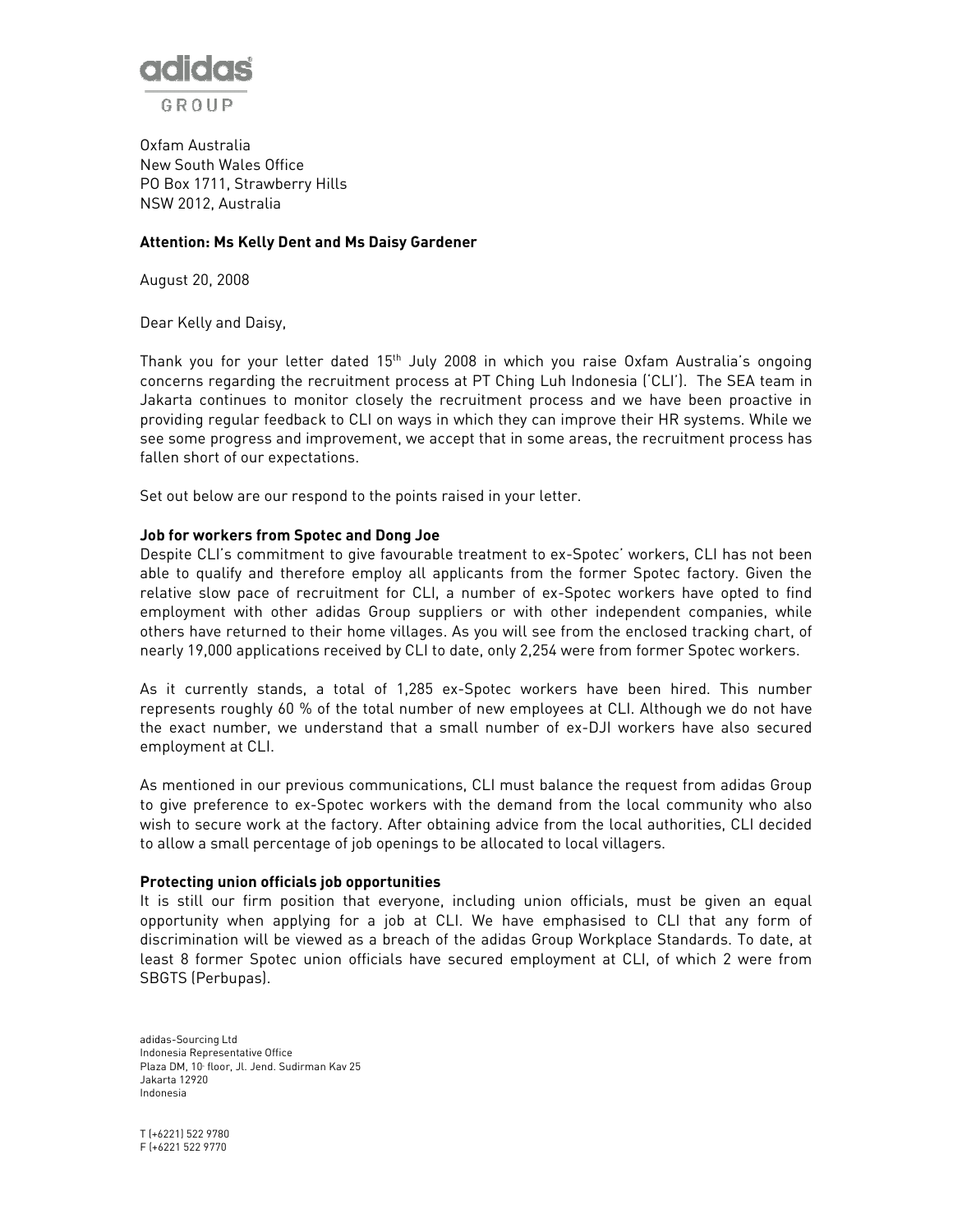

.

If deemed necessary, the SEA team will launch investigations into any acts of deliberate discrimination. But we need substantial evidence to be able to act on case.

As for your other specific request, we do not feel it appropriate for us to write a special recommendation letter for the ex-Spotec union officials. adidas Group will not require our suppliers to give special priority to any specific individual or group of individuals, based on their current or former union affiliations. Their recruitment should be determined on job competency.

## Prioritization of Spotec workers into CLI

As you will see from the enclosed tracking information, approximately 60 % of all new employees at CLI are former Spotec workers. This is a clear indication that prioritization has been given to ex-Spotec workers. CLI has completed the data entry of the remaining 700 application from ex Spotec, so in total there are 2,254 applications from ex-Spotec workers in the CLI's HR data base. These applications will be processed based on the first in first out principle, as shown on the tracking chart.

We share your concern about the possibility of middlemen in the recruitment process and we do take action in such cases. For example, the SEA team recently spent a full day investigating a potential 'middleman' case at CLI, using a methodology which has proven to be quite effective in another factory setting. We were unable however to prove the involvement of the middleman, despite having interviewed a number of workers, both on-site and off-site. It is extremely difficult to probe such cases, especially where all we have to go on is a verbal report.

# Transparency and Fairness in recruitment

I am confused. You mentioned that you did not receive the tracking chart for the May hiring. This was attached to my email correspondence dated  $4^{\text{th}}$  June 2008. The tracking chart is only updated after a hiring round is concluded. Please find enclosed with this letter the latest tracking chart, from the 1<sup>st</sup> week of August 2008 hiring.

With regards to the interview list, I clarified this in my email correspondence with Daisy in mid July. As requested, we have re-sent the interview list (hard copies) to the union officials via courier, and we will do the same in the next hiring round.

# New interviews for the 150+ ex-Spotec workers who were not contacted in first round interviews

We understand from CLI that they have tried to contact these workers in each of the subsequent hiring rounds, but apparently none of the applicants have appeared for interviews. The likely reason for this is that either the contact details were not accurate in the first place or that they have already become out of date. CLI has expressed their frustration with continuing with this effort, where there is no result, especially given the thousands of job applications that remain on the waiting list for work.

adidas-Sourcing Ltd Indonesia Representative Office Plaza DM, 10<sup>t</sup> floor, Jl. Jend. Sudirman Kav 25 Jakarta 12920 Indonesia

T (+6221) 522 9780 F (+6221 522 9770